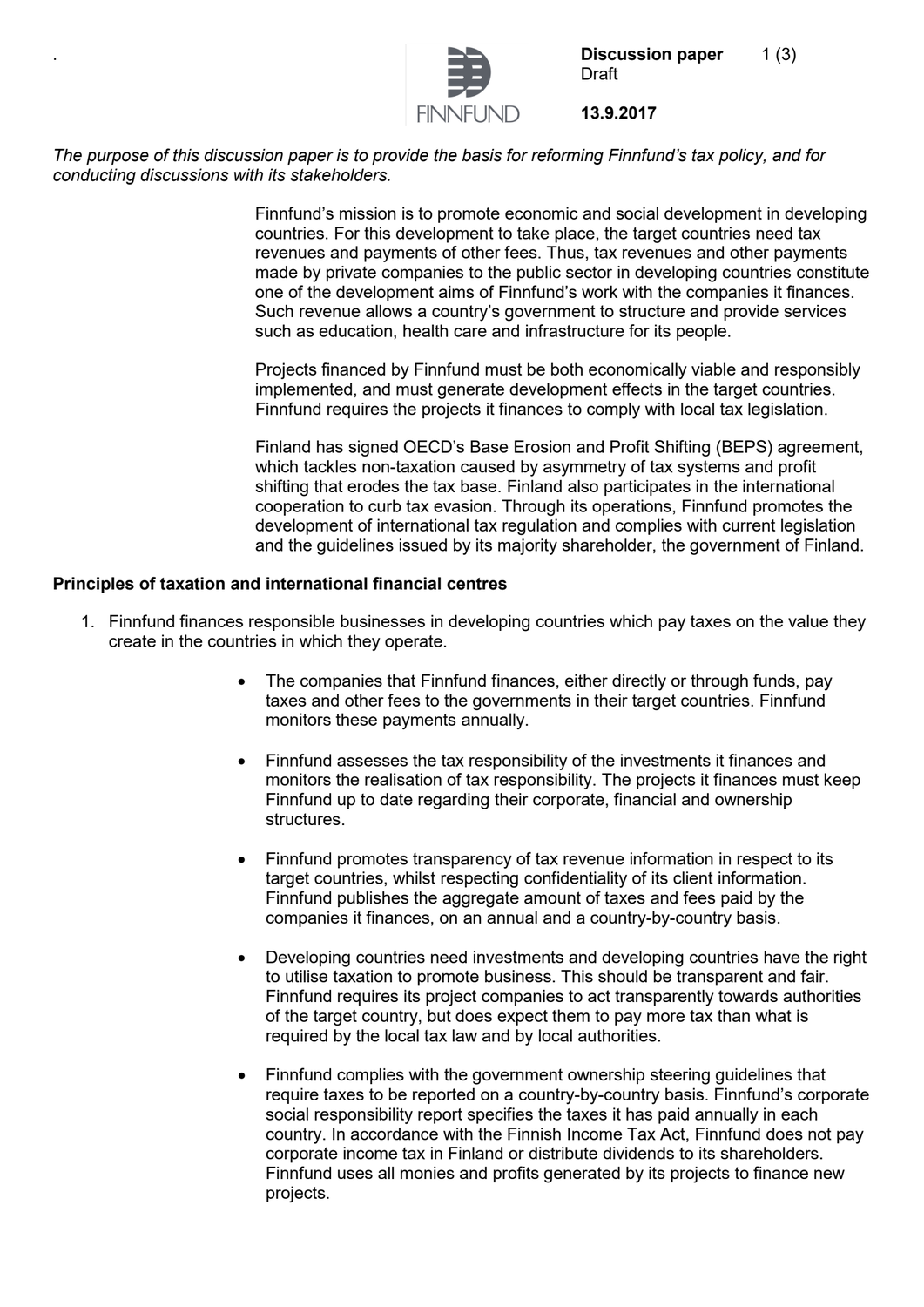

**Discussion paper** Draft

**13.9.2017**

- 2. Finnfund does not condone aggressive tax planning, which prevents the accumulation of tax revenue from profitable business activities in developing countries.
	- Finnfund observes the Government Resolution on State Ownership Policy, which defines aggressive tax planning as the use of artificial functions or structures that aim to achieve completely tax-free situations, or transfer mispricing, where profits are shifted into countries with low tax rates in breach of the valid transfer price provisions.
	- Finnfund encourages the companies it finances to act responsibly and transparently in matters related to taxation, and to maintain a tax policy that is disclosed to the public.
	- The tax related abilities of many developing countries and international tax regulations are developing constantly. Finnfund monitors the development of the regulation; through its own operations increases the tax revenue; and the transparency of tax revenue information in its target countries; and also contributes to the debate on tax issues. Finnfund is engaged in co-operation with bodies such as European development finance institutions.
- 3. With respect to fund investments, both in relation to the invested companies and the acquisition and management company structures used, Finnfund requires that the fund's investment policy complies with Finnfund's mission and principles.
- 4. The project Finnfund finances may utilise holding company structures for the purpose of ensuring that the principle of tax neutrality is achieved.
	- Finnfund does not accept the use of holding company structures, if their only objective is zero taxation or the exploitation of asymmetry of taxation $^{\tiny 1}.$  $^{\tiny 1}.$  $^{\tiny 1}.$
	- Finnfund can only invest through holding companies and funds registered in countries that comply with the progressively tightening standards of OECD's Global Forum on Transparency and Exchange of Information for Tax Purposes.
	- The ownership and financing structures of holding companies must be transparent to the authorities and known to Finnfund.

## **Process and tools**

The practical tools Finnfund uses to implement its responsible tax policy comprise three sections: investment criteria, contractual terms and conditions, and monitoring.

- A) Investment criteria: Finnfund must understand the corporate, ownership and financing structure of the financed project
	- Assessment of tax practices and financing structures during the preparatory phase
	- Description of the financing and ownership structures and understanding their purpose
	- Transparency of the financed project to the local tax authorities (e.g. transfer pricing documentation)

<span id="page-1-0"></span> <sup>1</sup> Asymmetry of taxation means that countries treat the same object differently for tax purposes, and this asymmetry can be exploited to gain tax benefits